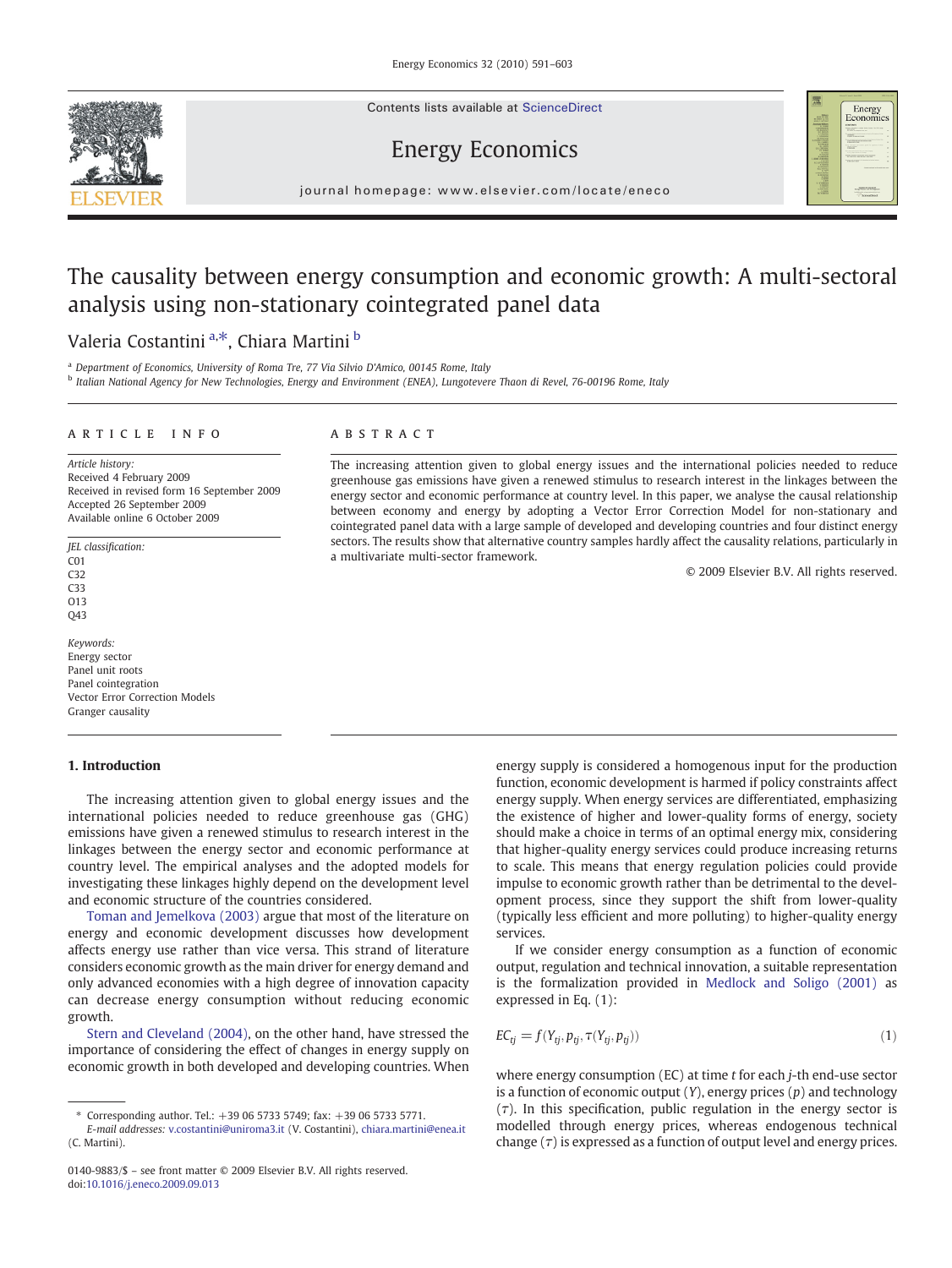The opposite relation is adapted from [Lee and Chang \(2008\) and](#page--1-0) [Stern \(2000a,b\),](#page--1-0) as expressed in Eq. (2):

$$
Y_{tj} = f(K_{tj}, L_{tj}, EC_{tj}(p_{tj}))
$$
\n
$$
(2)
$$

where economic output  $(Y)$  is a function of the capital stock  $(K)$ , labour (L) and energy inputs (EC), here modelled as being strictly dependent on energy prices  $(p)$ .<sup>1</sup>

These alternative views have important policy implications concerning, for example, aspects such as the development level of the considered country or the distributive effects related to the introduction of stringent energy (and environmental) regulations.

If we consider highly industrialized countries, total energy use has increased, energy efficiency has improved and energy intensity has steadily fallen, especially in the industrial sector. Stabilization of greenhouse gas concentrations requires reductions in fossil fuel energy use which is a major essential input throughout all modern economies. If energy conservation and a switch from fossil fuels to alternative energy sources can be affected using new energy-efficient technologies, the trade-off between energy and growth becomes less severe.

Moreover, if the development process is in the deindustrialization phase, the increasing importance of value-added produced by the service sector could lead to a global reduction in energy consumption due to a minor weight represented by energy-intensive industrial sectors.

Nonetheless, empirical analysis has shown that energy regulations and the shifting in production structure do not necessarily lead to a consistent reduction in global energy consumption. This evidence is explained as a "rebound effect", postulated first by [Brookes \(1990\) and](#page--1-0) [Khazzoom \(1980\).](#page--1-0) In some cases, energy-saving technical innovations tend to introduce more energy-using appliances to households and industries causing even more energy consumption as the money saved is spent on other goods and services which require energy to be produced. A stronger implication of the rebound effect is related to a reduction in energy prices that occurs when energy efficiency leads to a reduction in the energy demand ([Binswanger, 2001](#page--1-0)). An innovation that reduces the amount of energy required to produce a unit of energy services lowers the effective price of energy services, resulting in an increase in their demand. The lower price of energy also results in an income effect that increases demand for all goods in the economy and therefore the energy required to produce them [\(Lovins, 1988; Newell](#page--1-0) [et al., 1999](#page--1-0); [Popp, 2002](#page--1-0)). Therefore, if delinking between economic growth and energy consumption is the aim of energy policies, policy makers should consider some form of energy regulation (taxes, price cap or other) that allows cost of energy services to remain unchanged provided that technological innovation lowers effective energy prices [\(Bentzen, 2004\)](#page--1-0).

Not many empirical studies have analysed this phenomenon by considering different economic sectors: a large part of the literature has investigated energy efficiency only at a general level. This has important policy implications. One of the most accurate contributions is the analysis by [Zachariadis \(2007\)](#page--1-0) for G-7 countries where energy– economy causality for four sectors (industry, service, residential and transport) is analysed, using alternative estimation methods for each country. If declining energy intensity is observed only for specific sectors and not for the whole economy, differentiated policy measures are required in order to obtain the best results in terms of decoupling economic growth from energy consumption.

There are many studies that investigate the strength of the structural linkage between energy and growth using time series analysis for single countries and, more recently, panel datasets, but at the best of our knowledge there are no contributions which adopt a panel approach for analysing energy–economic growth causality at the sectoral level. The purpose of this paper is to provide empirical evidence on the better performance of panel sectoral datasets in explaining the causal linkages between the economy and energy consumption. Moreover, by using energy prices for each specific sector, we can estimate the elasticity parameters related to energy demand changes induced by public regulation, expressed as energy taxes and empirically represented by energy prices.

This paper is different from previous contributions in several aspects. The sample adopted for the dataset is rather wider than other contributions based on the panel approach and includes 71 countries, thus allowing a number of considerations on different results emerging from alternative sub-samples consisting of developed and developing countries. The analysis is carried out on the whole economy and on four distinct end-use sectors, industry, service, transport and residential, allowing for specific considerations to be made for each sector divided into the sub-samples examined in this paper. Comparing results from different sectors reinforces the need for a multivariate model that accounts for structural peculiarities of both sectors and countries. A first attempt is provided by including specific energy prices for each end-use sector for OECD countries and the results offer strong advice in favour of multivariate multi-sector models.

The rest of the paper is structured as follows. Section 2 provides the methodological strategy for addressing Granger causality in the energy sector with particular emphasis on contributions dealing with non-stationary and cointegrated panel dataset, [Section 3](#page--1-0) gives a description of the data used in the empirical analysis, [Section 4](#page--1-0) describes the econometric strategy and presents the empirical results and [Section 5](#page--1-0) concludes with some policy implications.

#### 2. Econometric models for an analysis of causality between energy and economic growth

To date, empirical findings on the causal relationship between energy consumption and economic growth have been mixed, depending on the functional form adopted, the econometric approach used, the time periods and the sample of countries analysed. Based on the methodology used, the literature on the relationship between energy use and economic growth can be divided into four generations. Interest in the subject dates back to a pioneering study by [Kraft and Kraft \(1978\)](#page--1-0) that examined the energy use and economic growth relationship in the USA and found evidence of causality running from income to energy consumption. Several studies on the USA followed (for example, [Akara](#page--1-0) [and Long, 1980; Yu and Wang, 1984](#page--1-0)), and also on other developed countries [\(Yu and Choi, 1985](#page--1-0)). First-generation studies assumed that the time series examined were stationary and they were based on a traditional VAR methodology ([Sims, 1972\)](#page--1-0) and [Granger causality testing](#page--1-0) [\(1969\)](#page--1-0). Subsequent studies recognized the non-stationarity of the data series and they therefore performed cointegration analysis in order to investigate the energy use and economic growth relationship. Secondgeneration studies, based on the Granger's two-stage procedure [\(Granger, 1988](#page--1-0)), tested pairs of variables for cointegrating relationships and used estimated Error Correction Models (ECM) to test for Granger causality, concentrating their attention mainly on transition economies [\(Cheng and Lai, 1997](#page--1-0)) and developing countries ([Nachane et al., 1988\)](#page--1-0). Third-generation literature used multivariate estimators ([Johansen,](#page--1-0) [1991\)](#page--1-0), facilitating the estimation of systems where restrictions on cointegrating relations can be tested and, at the same time, the possibilities of short-run adjustment can be investigated. Johansen's approach also allows for more than two variables in the cointegrating relationship (see, among others, [Masih and Masih, 1996; Stern, 2000a,b;](#page--1-0) [Asafu-Adjaye, 2000; Oh and Lee, 2004](#page--1-0)). Fourth-generation studies

 $1$  This simple assumption is required if we consider that energy supply is often affected by exogenous elements such as international energy prices and public regulation, assuming that public regulation can be fully expressed by domestic energy prices. We are aware that this is a simplification but we also know that, in many cases, energy taxes in OECD countries constitute the largest part of energy prices.